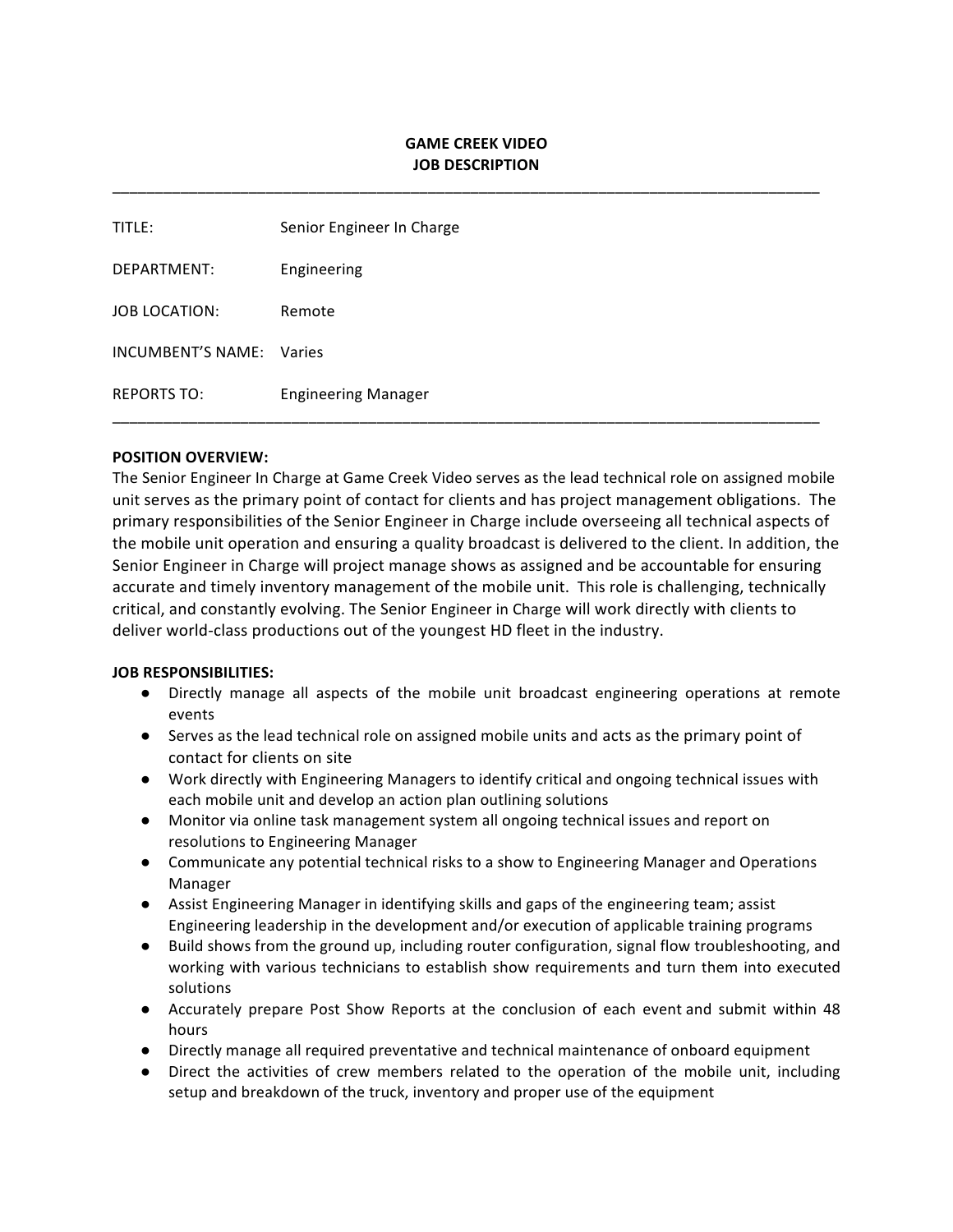- Track and report on equipment in GCV online task management system, manage system repair, and scan equipment in order to keep database up to date
- Offer innovative, creative ideas that add value to the truck and assigned projects
- Clearly communicate critical information to client and Game Creek Video office, including but not limited to: Equipment related issues, Crew related issues and Truck related issues
- Proactively provide exceptional on-site client service and technical support
- Serve as secondary point of contact for Engineer technical questions
- Other duties and tasks as assigned

# *Project Management*

- Lead the planning, on-site management, resource allocation, and documentation of all aspects of assigned large-scale productions, including thorough post-show follow-up
- Lead a team of Engineers by keeping them informed, motivated, and utilized; resolve conflicts and serve as the ultimate decision maker on-site
- Establish and maintain relationships with clients, participate in show related conference calls, work to understand show needs, and ensure resources and staff are aligned to meet agreedupon expectations
- Coordinate internal resources and third parties/vendors for the flawless execution of projects
- Develop detailed project plans to monitor, track, and evaluate progress before, during and after events
- Work closely with Operations, Logistics, and senior management to ensure adequate allocation of resources to projects
- Work closely with Logistics to ensure all database systems accurately reflect inventory levels, equipment repair statuses, etc.
- Facilitate and lead post show debrief meetings and complete post-show documentation

# **JOB REQUIREMENTS:**

- Exceptional working knowledge of broadcast technology and broadcast equipment
- Excellent computer/IT skills, including thorough understanding of networking, subnets, and IP configuration
- Expert level understanding of audio, visual, and graphic systems used in mobile television units
- Exceptional skills in the maintenance and troubleshooting of production switchers, audio consoles, routing switchers, studio and ENG cameras, electronic graphics equipment, multiviewers, and computer networking
- Demonstrate superior leadership qualities; work in a team-focused environment with fellow employees, office staff, clients, and crews to manage, delegate and/or execute tasks, solve problems, and deliver a world class customer experience
- Directly manage interior of the truck to ensure all equipment is locked down and pinned securely prior to each departure
- Proven ability to deliver top-notch customer service and ensure client expectations are met/exceeded
- Work quickly and accurately in a fast-paced environment
- Perform with a high level of professionalism at all times; expertly troubleshoot and provide appropriate direction and guidance to others in high-pressure situations
- Must be an agile, strategic thinker and have strong organizational skills
- Must have a high level of self-motivation and technical aptitude